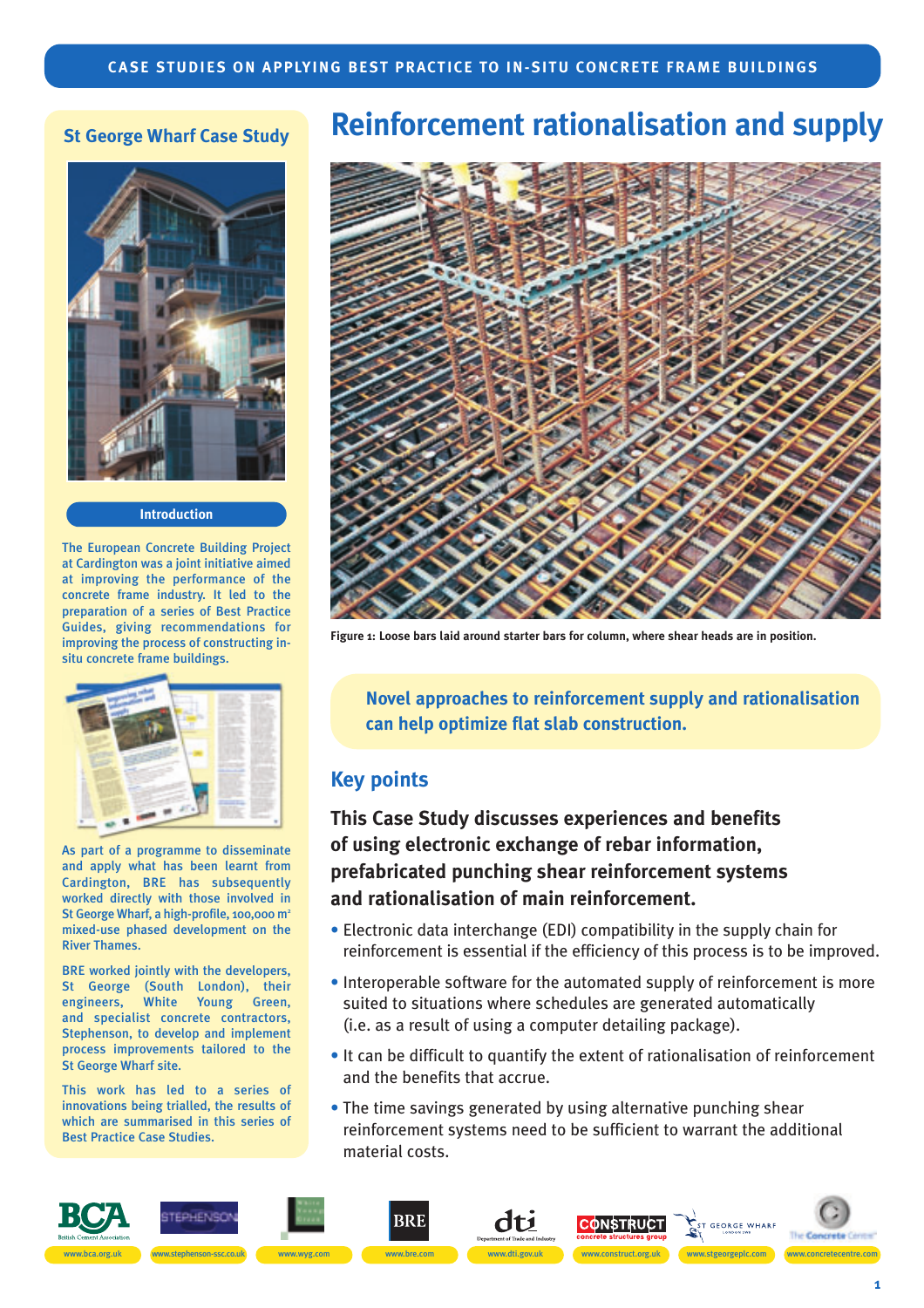#### **Electronic exchange of rebar Information**

The Best Practice guide, *Improving rebar information and supply* (see back cover), highlighted the benefits if all parties in the rebar supply chain adopted a common data exchange format to permit electronic data interchange (EDI). This has now become a commercial reality with the availability of proprietary products. Figure 2 illustrates a reinforcing schedule generated using SteelPac (www.SteelPac.co.uk) which was the software chosen for the St George Wharf project. In addition to the basic platform for transfer of the information between parties this can provide added value in terms of intelligent call-off and revision control.

It is understood that the proprietary software used on the St George Wharf project is compatible with the systems of most of the rebar suppliers in the UK. However some suppliers (e.g. Express reinforcement who supplied the reinforcement on this project) are developing their own products. Depending on the pricing structure associated with software, different specialist concrete contractors are opting for different systems; unfortunately it would seem that these are not always compatible with one another. It should be noted that Express reinforcement can and do receive and use schedules generated by SteelPac.

If the additional functionality provided by such proprietary software is not considered advantageous by the contractor, manually generated schedules can still be produced and sent electronically; it is likely that many organisations have developed their own in-house spreadsheets for this purpose. The spreadsheet available at www.structural-engineering.fsnet.co.uk is believed to have the advantage as it has been modified to export to a SteelPac file format, which may then be imported by rebar suppliers who have the relevant EDI module.

For the St George Wharf project the detailed drawings and the production of schedules were generally undertaken by hand. It is difficult to say how common this is across the industry as a whole, but the strong likelihood is that this practice is declining with the increasing use of computer detailing software. The most sophisticated software is capable of generating schedules automatically and transferring them electronically. It is understood that the proprietary software

used on the St George Wharf project is compatible with all such systems currently available on the UK market.

As with any new software there will be a learning curve and the detailers experienced some teething problems. Since the detailed reinforcement drawings were produced by hand the detailers saw little advantage to them of using such proprietary software. The view of the software supplier, however, is that they did not take full advantage of the facilities offered by their product such as autovalidation of bar marks, auto calculation of cut lengths, weights, etc.

At the stage when electronic schedules were coming on stream, concern about availability of steel meant that there was a sudden requirement to deliver as much steel to site as possible. This prompted the frame contractor to revert to tried and trusted methods but he has since recognised the wider advantages of moving over to electronic systems and is actively taking this forward on the next phase. The detailers are also being pressed to provide this information in a compatible form.

The steel suppliers were initially perceived as the greatest potential beneficiaries of receiving the information electronically, although there are clearly benefits to others in the supply chain.

The advantages for the contractor of using proprietary software on site include more accurate calling-off of reinforcement with less wastage on site, together with traceability. Certainty of supply is enhanced because the software can more easily establish the location of a particular consignment of steel in the procurement and supply process.

## **Rationalisation of main longitudinal reinforcement**

The Best Practice guide, *Rationalisation of flat slab reinforcement,* highlighted the benefits that can be achieved by adopting a rationalised approach<sup>1</sup>. At St George Wharf, reinforcement in later phases has been highly rationalised compared with earlier phases. Historical information is available for a non-rationalised solution on very early blocks (B to D) against which comparisons have been made. These indicate a 21% saving in man-hours for reinforcement where it had been rationalised.



**Figure 2: Reinforcing schedule generated** 



**Figure 3: The diagrammatic relationship b time and minimum overall cost.**

The placing of the main slab reinforcement is invariably on the critical path for the construction of the frame as a whole. Provided it is feasible to bring forward the next pour date, time saved in placing reinforcement will therefore result directly in time savings in the overall programme.

At an early stage, however, it was decided that the benefits of rationalisation at St George Wharf on the blocks investigated (F and G) would be assessed only in terms of savings to the contractor in overall construction costs.

Various options for rationalising the main reinforcement were considered: the use of stock length rebar emerged as the favoured solution.

The approach to rationalisation of the rebar is likely to vary from job to job, so it can be

<sup>1</sup> Rationalisation is the elimination of redundant variation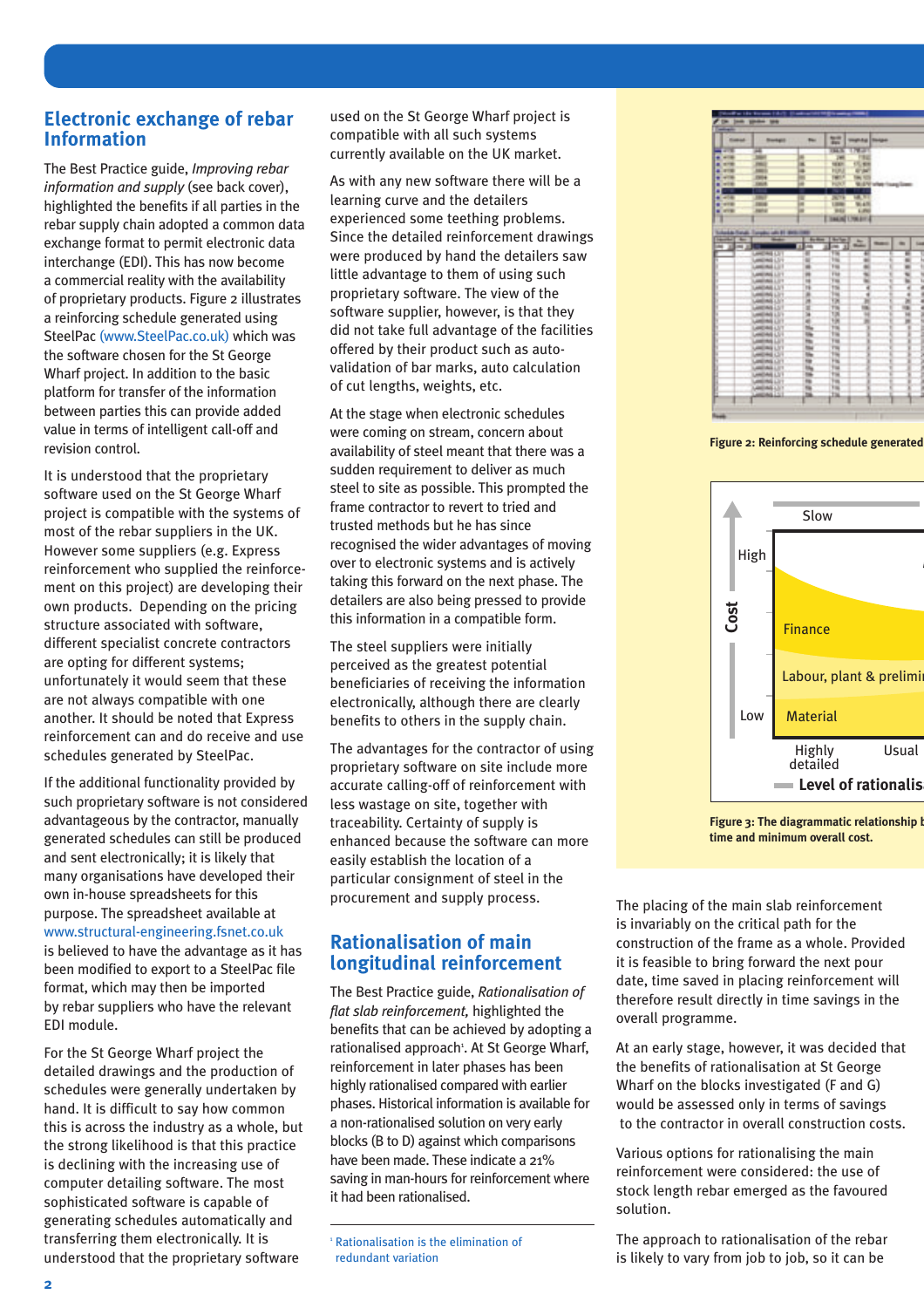

**using SteelPac**



**between rationalisation of reinforcement,** 

difficult to draw general conclusions. In most cases, rationalisation of rebar should have significant knock-on benefits in terms of simplified detailing, checking and scheduling.

Use of stock length rebar on this project meant the provision of a uniform top and bottom mat, typically T12 at 150 centres, for both top and bottom reinforcement in both directions. These stock length bars (12 m) were included in the schedule but had a single bar mark. This basic mat was then supplemented with extra steel as required to meet additional ultimate moment and shear requirements (e.g. over columns) and deflection needs. Cutting on site was minimised by specifying make-up pieces to suit the pour layouts.

Detailing was undertaken by White Young Green who were also the engineers for the project. They were able to respond to the

contractor's (Stephensons) requirements in relation to the detailing. The contractor specified the pour layouts, which in turn had a significant impact on the detailing in terms of lengths of bars to suit positions of construction joints. Tailoring of the schedules around the pour layouts also simplified the call-off of the rebar as all reinforcement required for a particular pour could be called off together.

In practice it proved very difficult to extract meaningful information from the St George Wharf project to assess the level of reinforcement rationalisation adopted. The types of information identified as being suitable measures were:

- Comparison of rebar weights which, with information on cost per tonne, could be used to calculate material costs.
- Comparison of fixing time (both elapsed time and man hours per unit area) which, coupled with information on labour rates and total areas, could be used to assess total cost and time.

Successful reinforcement rationalisation involves optimisation of the reinforcement content and economies in the man hours to fix it. Very simple reinforcement layouts can be fixed very quickly. The small cost premium in terms of weight of steel can be more than recovered in time savings both in terms of man hours and overall programme time. For example the contractor quoted typical total reinforcement costs to be 10% – 15% less, provided a rationalised solution is adopted. To examine this cost vs. time relationship, one can use the following approximate figures; the cost of steel at current prices is about £250/tonne, and the cost of employing a steel fixer is around  $f_{15} - f_{20}$ /hour.

Another factor may be the skill level of the operatives. Greater use can be made of semi-skilled labour if the reinforcement layout chosen is very straightforward.

#### **Punching shear reinforcement**

The Best Practice guide *Prefabricated punching shear reinforcement systems for flat slabs* highlighted the benefits that can be achieved in terms of speeding up the provision of punching shear reinforcement.

At St George Wharf the primary approach adopted has been both to reduce the number of columns requiring punching

shear reinforcement and to reduce the amount of punching shear reinforcement where it is required. This has been achieved simply by increasing the amount of main hogging steel provided over columns, which has the effect of increasing the allowable shear force that may be carried by the concrete (this may not be the most effective method for all cases). Site diaries indicate that as a result the time spent fixing punching shear reinforcement has been minimal.

An attempt has been made to systematically compare costs and benefits of adopting alternative punching shear reinforcement systems. The systems that it was originally planned to consider were:

DEHA stud rail system BRC shear rail system ROM shear ladders Bespoke cruciform sections.

In this instance only the first two systems were compared with traditional links.

The shear rail system uses shear studs placed on rectangular perimeters whereas the stud rail system has the studs projecting radially from the face of the column.

Both the stud rail and shear rail systems were found to be quicker to fix than traditional links (about four times faster).

Depending on the amount of punching shear reinforcement to be fixed it was concluded that the practical time saving generated needed to be sufficient to merit use of the systems (i.e. the number of days by which the next pour date could be brought forward and thus reduce floor cycle time).

The value of this saving to the programme as a whole should be assessed as well as the direct balance between reduction in man hours offset against the additional material cost of such systems. The Best Practice guide, *Rationalisation of flat slab reinforcement* discusses this in more detail; the issues are summarised in Figure 3.

Other factors to be considered are lead times, and approval both by the Permanent Works designer and Building Control. On the St George Wharf phases investigated, these issues were not resolved early enough to allow the systems to be used as a replacement for traditional links.